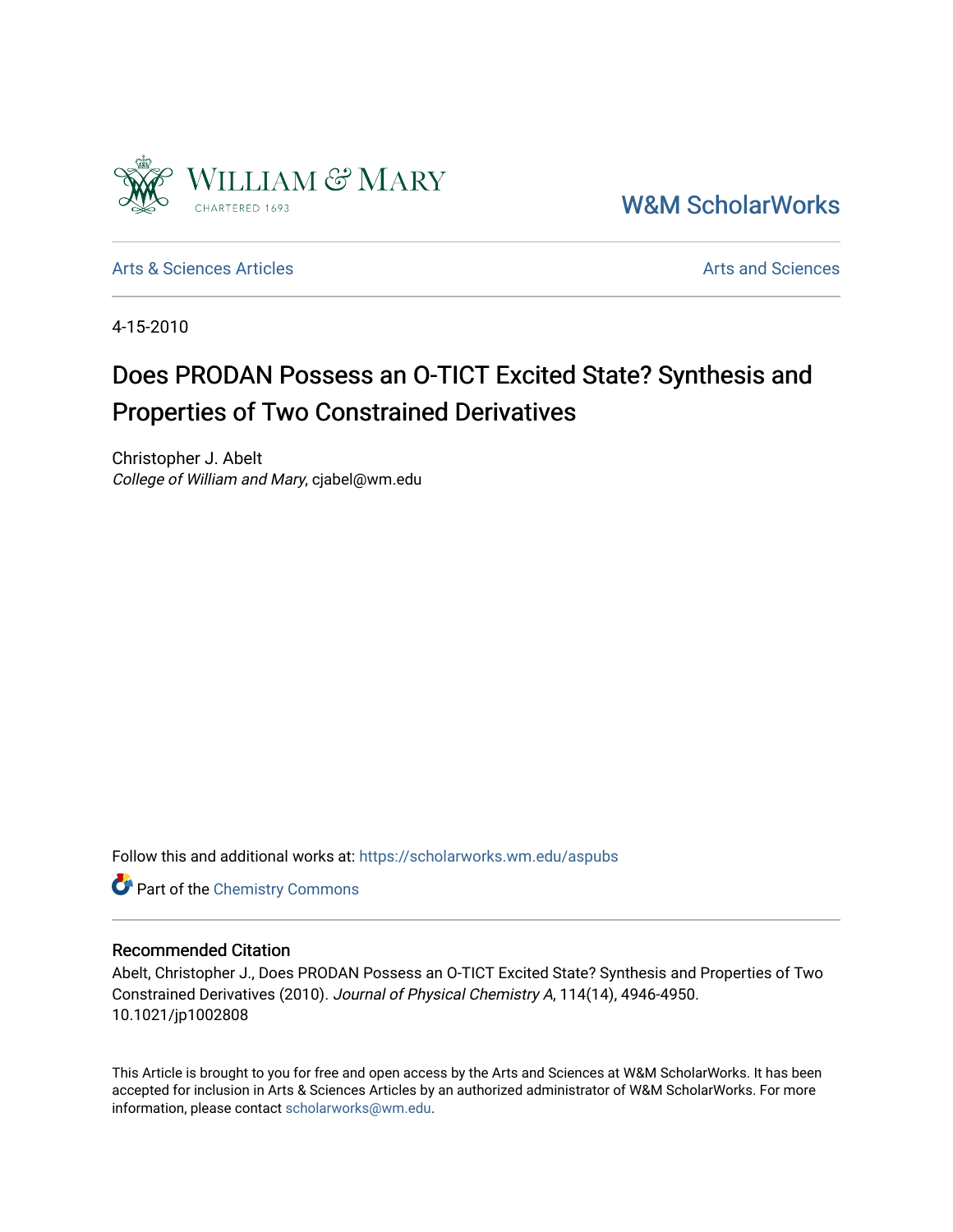

# NIH Public Access

**Author Manuscript**

*J Phys Chem A*. Author manuscript; available in PMC 2011 April 15.

## Published in final edited form as:

J Phys Chem A. 2010 April 15; 114(14): 4946–4950. doi:10.1021/jp1002808.

# **Does PRODAN Possess an O-TICT Excited State? Synthesis and Properties of Two Constrained Derivatives**

**Renata K. Everett**, **H. A. Ashley Nguyen**, and **Christopher J. Abelt**

Department of Chemistry, College of William and Mary, Williamsburg, VA 23187-8795

# **Abstract**

The synthesis and photophysical properties of 7-(dimethylamino)-3,4-dihydrophenanthren-1(2H) one (**7**) and 3-(dimethylamino)-8,9,10,11-tetrahydro-7H-cyclohepta[a]naphthalen-7-one (**8**) are reported. These compounds possess a cycloalkanone substructure that controls the extent of twisting of the carbonyl group. The six-membered ring in **7** forces the carbonyl group to be coplanar with the naphthalene ring, whereas the seven-membered ring in **8** induces a significant twist. Both have the substructure of PRODAN (6-propionyl-2-(dimethylamino)naphthalene, **1**). Comparing the photophysical behavior of these compounds with that of PRODAN and 2,2 dimethyl-1-(4-methyl-1,2,3,4-tetrahydrobenzo[f]quinolin-8-yl)propan-1-one (**3**) indicates that PRODAN likely emits from a PICT excited state rather than from an O-TICT excited state.

## **Keywords**

PRODAN; PICT; TICT; solvatochroism

# **I. Introduction**

PRODAN (6-propionyl-2-dimethyaminonaphthalene, **1**, Figure 1) is well known as a fluorescent probe of micropolarity. It was prepared in 1979 by Weber and Farris who wanted a donor and acceptor group separated by the greatest distance across the naphthalene nucleus.<sup>1</sup> The sensing ability of PRODAN lies in the position of the emission wavelength, which becomes progressively longer with increasing solvent polarity. Recent work has shown that care must be exercised in using 1 as a probe of micropolarity.2<sup>, 3</sup> The polaritydependence behavior is attributed to an intramolecular charge transfer (ICT) excited state. In this state the carbonyl group gains electron density at the expense of the dimethylamino group resulting in an increased molecular dipole moment. However, the geometry of the excited state is still debated. Decoupling the donor and acceptor units by orthogonal twisting can lead to complete electron transfer. Such a twisted intramolecular charge transfer (TICT) state is thought to occur in the structurally similar compound DMABN (4 dimethylaminobenzonitrile).<sup>4-</sup>6 For PRODAN both the dimethylamino group and the propionyl group are capable of orthogonal twisting, and there is theoretical support for both N-TICT and O-TICT excited states, respectively.7, 8

Experimental support for or against TICT states can be made through geometrically constrained model compounds. In the case of DMABN, the twisted model behaves like DMABN whereas the planar model does not.<sup>9, 10</sup> We have shown the opposite behavior with PRODAN. The planar model **2** (Figure 1) behaves like PRODAN, while the twisted model 4 does not.<sup>11,  $\overline{1}^2$  In particular, fluorescence of the twisted model compound is</sup>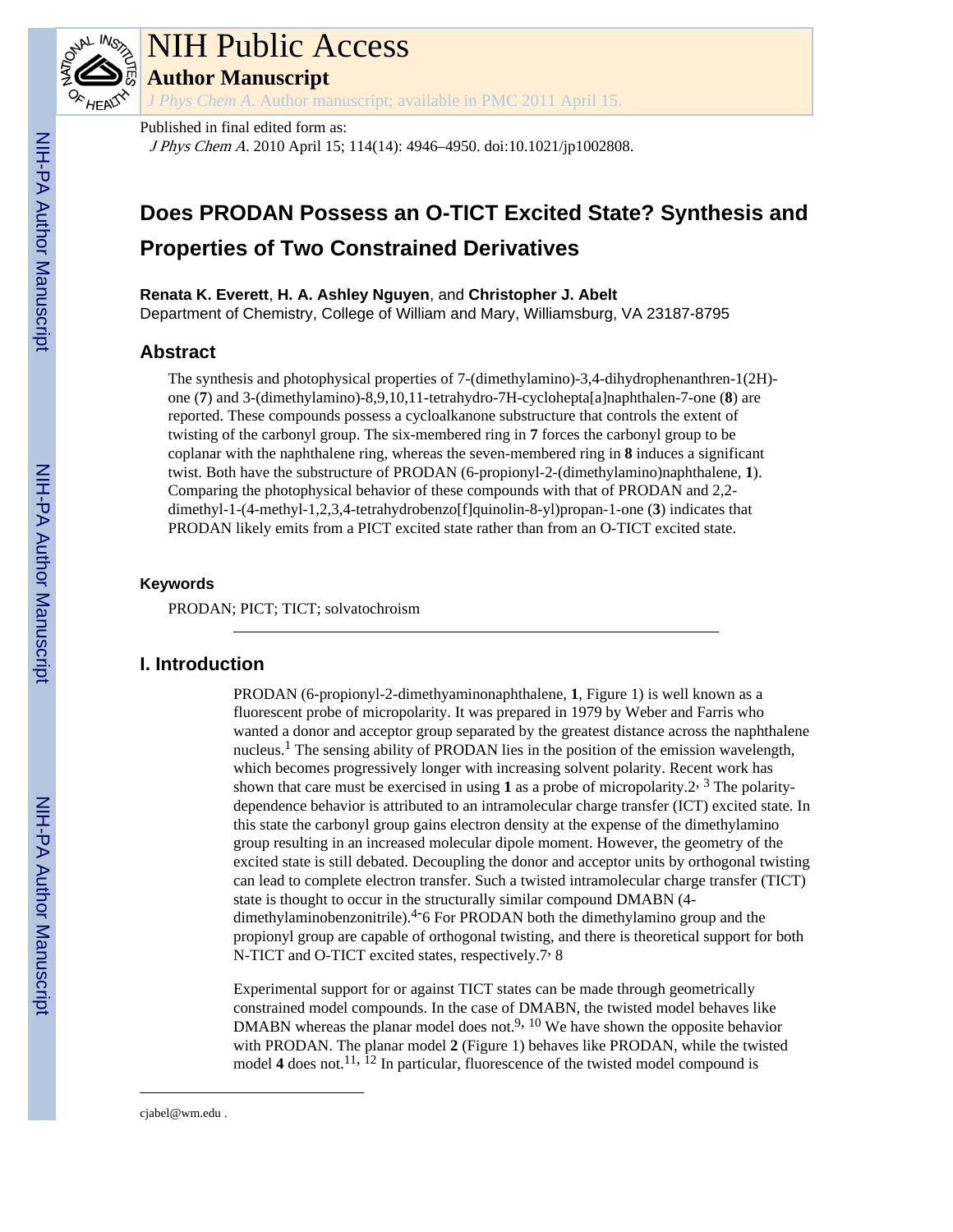significantly deactivated in polar solvents. These results speak against the involvement of an N-TICT state in PRODAN. However, an O-TICT state is still possible in these systems. Indeed, we have shown that the solvatochromic behavior of compound **3**, where the *t*-butyl group forces the carbonyl group to twist out-of-plane, is just like that of PRODAN.<sup>11</sup>

In this paper we report the preparation and photophysical behavior of two model compounds **7** and **8**. The six-membered ring in **7** forces the coplanarity of the carbonyl group with the naphthalene unit, whereas the seven-membered ring in **8** induces some twist. The photophysical behavior of these compounds is compared with that of **1** and **3**.

## **II. Experimental Section**

NMR spectra were obtained with a Varian Mercury VX-400 spectrometer. High resolution ESI-MS were acquired with a Bruker Apex-Qe instrument. UV/VIS absorbance measurements were performed with an Ocean Optics HR2000 spectrometer. Fluorescence excitation/emission data were collected using a SLM-Aminco SPF-500 spectrometer as the excitation source and the Ocean Optics system as the detector. Solvents used for photophysical characterization were spectrophotometric grade from Acros except water, ethanol and 2,2,2-trifluoroethanol, which were distilled. Quantum yield measurements were made using anthracene as a reference ( $\Phi = 0.27$  in abs. EtOH) using the method of standard additions. The absorption of solutions for quantum yield determinations was kept below 0.05. AM1/SM5C semiempirical calculations were performed using AMPAC 9.0 from Semichem, Inc. Calculations incorporated the following keywords: AM1; SDC.I. = 8; singlet;  $q\cscf$ ;  $\sin 5c$ ;  $\sinh c = \sinh c$ ;  $\sinh c$ ;  $\sinh c$ ;  $\sinh c$ ;  $\sinh c$ ;  $\sinh c$ ;  $\sinh c$ ;  $\sinh c$ ;  $\sinh c$ ;  $\sinh c$ ;  $\sinh c$ ;  $\sinh c$ ;  $\sinh c$ ;  $\sinh c$ ;  $\sinh c$ ;  $\sinh c$ ;  $\sinh c$ ;  $\sinh c$ ;  $\sinh c$ ;  $\sinh c$ ;  $\sinh c$ ;  $\sinh c$ ;  $\sinh c$ ;  $\sinh c$ 

PRODAN13 and **3** <sup>11</sup> were available from previous studies and were sublimed under vacuum prior to use.

#### **5-Bromo-***N,N***-dimethylnaphthalen-2-amine (6)**

5-Bromo-2-naphthol (8.15 g, 36.5 mmol, **5**), sodium bisulfite (13.44 g, 129 mmol), aq. NaOH (7.33 g, 183 mmol, 40 mL water), and CH<sub>3</sub>NH<sub>2</sub> • HCl (12.18 g, 180 mmol) are combined in a stainless steel autoclave, and the mixture is heated to 140°C overnight. The reaction is cooled to 90°C, and the contents are removed. The vessel is rinsed with hot water, hot ethanol and acetone until the washings are colorless. The washing are combined with the original contents, and the volatile solvents are allowed to evaporate overnight with stirring. The precipitated solid is collected by suction filtration. The filtrated is saturated with NaCl giving more solid material. The combined solids are dried in the open giving 5.11 g. This solid is combined with  $K_2CO_3$  (7.0 g, 51 mmol) and CH<sub>3</sub>I (8.0 g, 56 mmol) in DMF (30 mL) and stirred overnight. The resulting precipitate is collected with suction and airdried giving 6.99 g. This solid is added to ethanolamine (15 mL), and the mixture is heated to 150°C under Ar for 1 hr. After cooling, the reaction is poured into ice-water, and the mixture is stirred overnight. The precipitate is collected by suction filtration, air-dried, then sublimed under vacuum (0.1 Torr) giving **6** (3.75 g, 15.0 mmol, 41% over 3 steps) as a white solid, m.p. 66-67°C

<sup>1</sup>H NMR (CDCl3) δ= 8.07 (d, *J*=9.4 Hz, 1H), 7.59 (d, *J*=8.0 Hz, 1H), 7.46 (d, *J*=7.7 Hz, 1H), 7.22 (dd, *J*=2.4, 9.4 Hz, 1H), 7.17 (dd, *J*=7.7, 8.0 Hz, 1H), 6.87 (d, *J*=2.4 Hz, 1H), 3.06 (s, 6H); 13C NMR δ 149.12, 136.48, 128.17, 126.73, 126.31, 125.93, 125.23, 122.80, 117.43, 106.42, 40.85.

Found  $[M+H]^+$  250.02211.  $C_{12}H_{13}BrN^+$  requires 250.02259.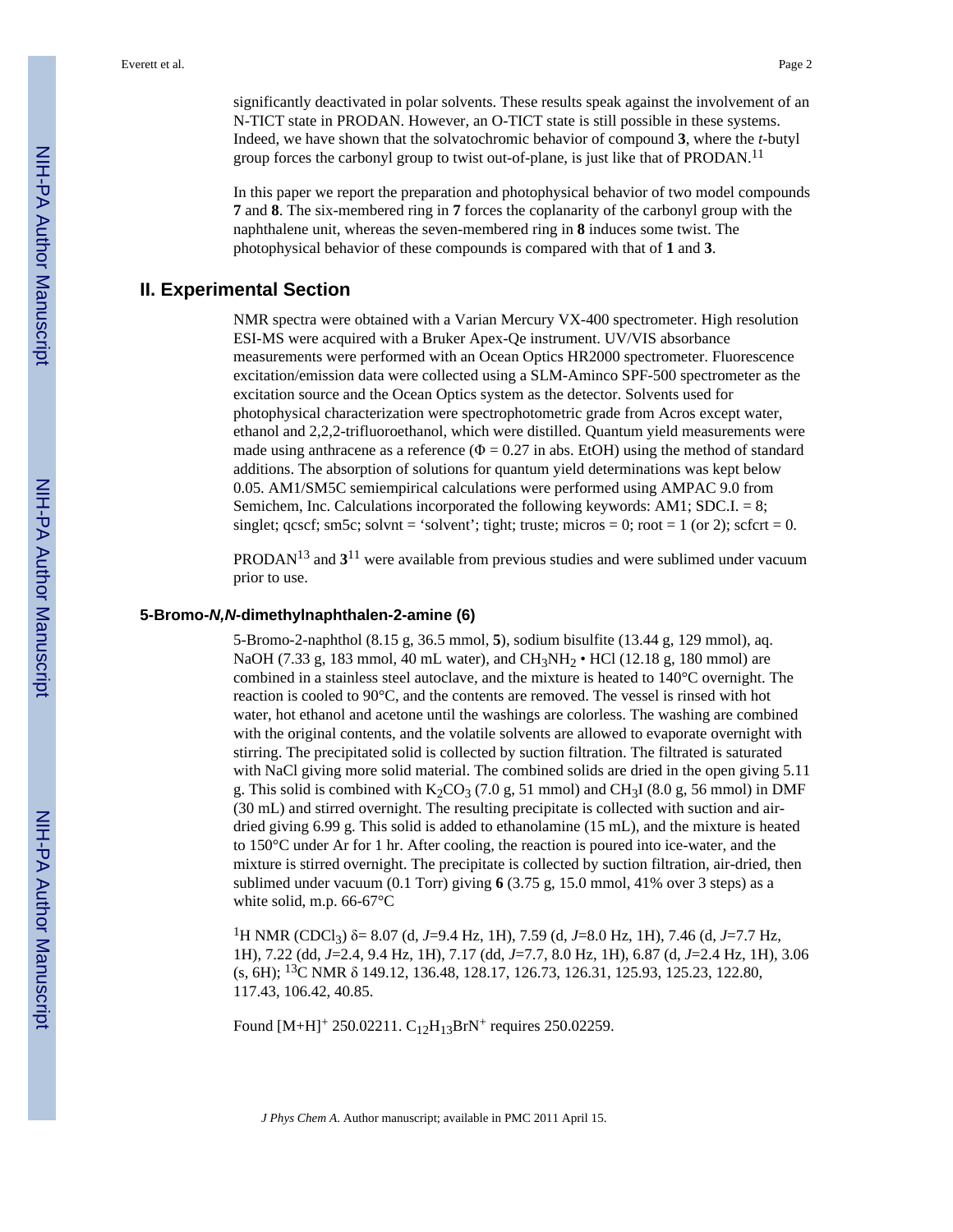**General procedure for cycloalkanone preparation—**Zinc dust is sifted successively though 60, 100, and 200 mesh sieves. It is washed successively with 1N HCl  $(3x)$ , H<sub>2</sub>O  $(2x)$ , EtOH  $(1x)$ , and Et<sub>2</sub>O  $(1x)$ , then dried *in vacuo* overnight. Some of this zinc  $(1.0 g, 15 mmol)$ is slurried in DMAC (20 mL) and activated with  $I_2$  (250 mg, 1 mmol) under Ar. When the red color of  $I_2$  has dissipated, the ethyl ω-bromoalkanoate (11 mmol) is added. The slurry is heated to 80°C for 3 hrs, then cooled to room temperature. 5-Bromo-2 dimethylaminonaphthalene (1.0 g, 4.0 mmol, 6) and  $Ni(PPh)_{3}Cl_{2}$  (160 mg, 0.3 mmol) are added. The reaction is stirred under Ar for 1 day. Water (1 mL) and acetone (50 mL) are added, and the mixture is filtered through Celite. The filtrate is concentrated *in vacuo*, then the remaining DMAC is removed by vacuum distillation (0.1 Torr). The residue is saponified with KOH (2.0 g, 36 mmol) in 80% aq. EtOH (12 mL) at room temperature overnight. The mixture is diluted with water (200 mL). Acetic acid (25 mL) is added, and the resulting precipitate is collected by filtration. The solid is dried overnight *in vacuo*. The solid is covered completely with polyphosphoric acid  $(\sim 4 \text{ mL})$ , and the mixture is heated to 120°C for 20 min. The reaction is cooled, and water (100 mL) is added. The solution is extracted with CH<sub>2</sub>Cl<sub>2</sub> ( $2 \times 75$  mL). The combined extracts are washed with water ( $1 \times 100$ ) mL), dried over CaCl<sub>2</sub>, and concentrated *in vacuo*. The crude product is purified by liquid chromatography  $(SiO<sub>2</sub>)$  using a gradient elution with ethyl acetate and hexane. The isolated product is sublimed under vacuum (0.1 Torr).

7-(Dimethylamino)-3,4-dihydrophenanthren-1(2H)-one (7) is produced in 26% yield (230 mg, 1.04 mmol) as a yellow solid, m.p.165-167°C.

<sup>1</sup>H NMR (CDCl3) δ= 8.00 (d, *J*=9.1 Hz, 1H), 7.98 (d, *J*=8.5 Hz, 1H), 7.53 (d, *J*=8.5 Hz, 1H), 7.17 (dd, *J*=2.6, 9.1 Hz, 1H), 6.88 (d, *J*=2.6 Hz, 1H), 3.30 (t, *J*=6.2 Hz, 2H), 3.11 (s, 6H), 2.69 (t, *J*=6.7 Hz, 2H), 2.25 (tt, *J*=6.2, 6.7 Hz, 2H); 13C NMR δ= 198.52, 150.20, 143.53, 138.01, 137.97, 126.31, 125.35, 123.59, 123.49, 115.86, 106.75, 40.57, 38.53, 25.77, 23.11; UV (EtOH) λ (log ε) 369 nm (4.34).

Found  $[M+Na]^+$  262.11968.  $C_{16}H_{17}NONa^+$  requires 262.12024.

3-(Dimethylamino)-8,9,10,11-tetrahydro-7H-cyclohepta[a]naphthalen-7-one (8) is produced in 17% yield (170 mg, 0.67 mmol) as a yellow solid, m.p.119-120°C.

<sup>1</sup>H NMR (CDCl3) δ= 8.08 (d, *J*=9.3 Hz, 1H), 7.66 (d, *J*=8.7 Hz, 1H), 7.53 (d, *J*=8.7 Hz, 1H), 7.19 (dd, *J*=2.8, 9.3 Hz, 1H), 6.03 (d, *J*=2.8 Hz, 1H), 3.31 (t, *J*=6.4 Hz, 2H), 3.09 (s, 6H), 2.76 (t, *J*=6.0 Hz, 2H), 1.93 (tt, *J*=6.4, 6.5 Hz, 2H), 1.81 (tt, *J*=6.0, 6.5 Hz, 2H); 13C NMR δ= 207.46, 149.57, 139.50, 137.67, 132.77, 125.86, 125.53, 125.16, 123.92, 116.38, 106.69, 41.08, 40.65, 26.03, 24.90, 21.03; UV (EtOH) λ (log ε) 372 nm (3.67).

Found  $[M+Na]^+$  276.13545. C<sub>17</sub>H<sub>19</sub>NONa<sup>+</sup> requires 276.13589.

#### **III. Results**

#### **Synthesis**

The syntheses of planar and twisted carbonyl derivatives of PRODAN are shown in Scheme 1. The bromonaphthol **5** starting material is prepared by our published method.14 The dimethylamino group is created by three step sequence that first makes the *N*-methyl derivative by a Bucherer reaction. Exhaustive methylation followed by selective *mono*demethylation gives net *mono*-methylation. Negishi coupling tethers the alkanoate chain to the 5-position of the naphthalene ring. Cyclization at the 6-position is accomplished by electrophilic aromatic substitution in polyphosphoric acid with the terminal carboxylic acid that results from alkaline hydrolysis of the ester.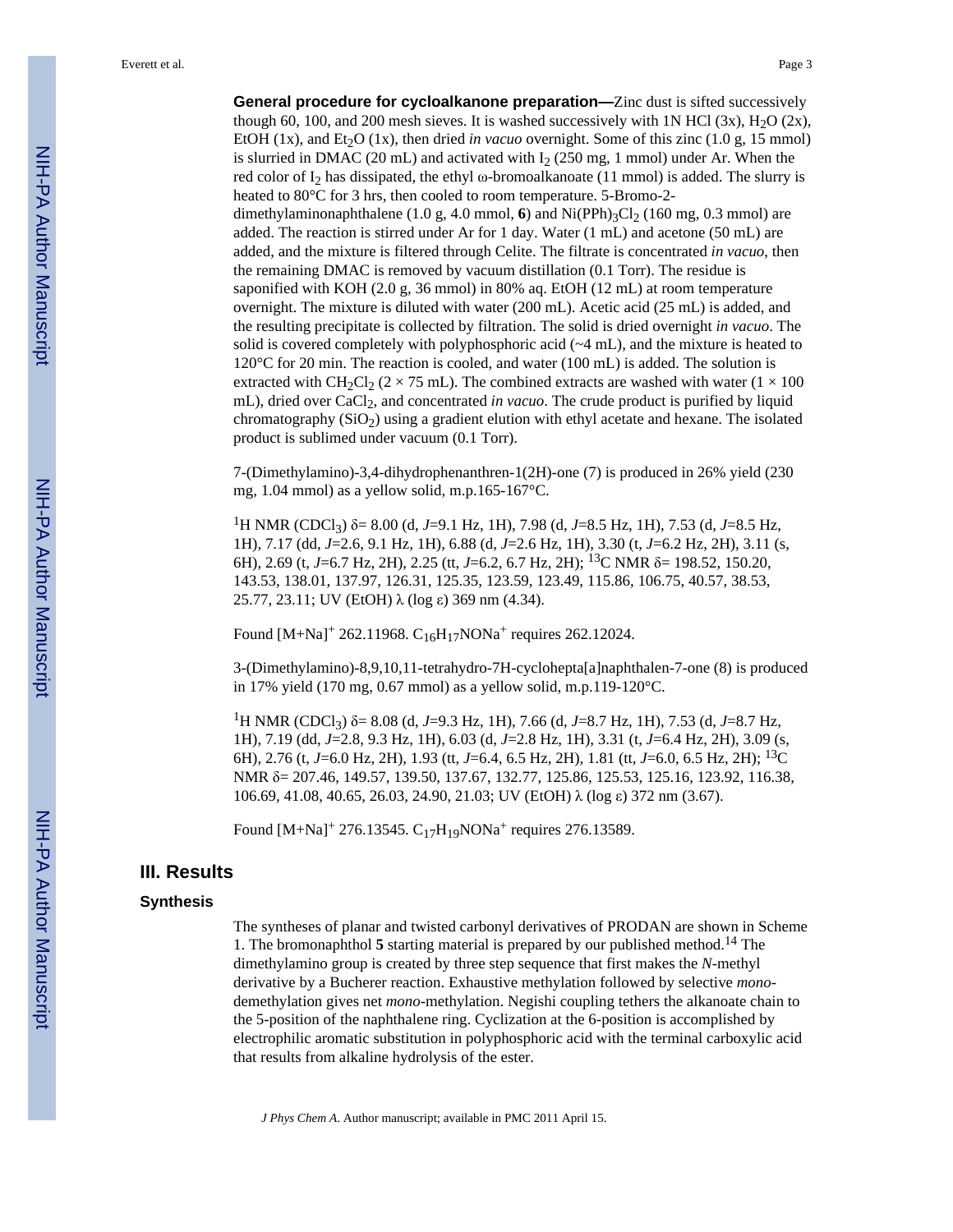#### **Photophysical Studies**

The absorption and emission maxima of **7** and **8** in a range of solvents are shown in Table 1 together with PRODAN (**1**) and **3**. The solvatochromic behavior for the three derivatives is similar to that of PRODAN. The absorption spectra are centered around 370 nm in all but the non-polar solvents. The absorption bands are broad and lack sharp maxima. As with PRODAN, the cyclic derivatives are efficient fluorophores. The quantum yield for **7** in ethanol is  $0.76 \ (\pm 0.08)$ , while that for **8** in isopropanol is  $0.82 \ (\pm 0.08)$ . All show large polarity-dependent Stokes shifts.

The relative magnitude of the solvatochroism is revealed by the Lippert-Mataga equation (1).<sup>15</sup> The differences in the dipole moments between the ground and excited states ( $\mu^* - \mu$ ) are related to the slopes of the best-fit lines in the plot of the Stokes shifts vs. the solvent polarity factor Δ*f*. The slopes determined for all of the compounds are nearly the same: 5200, 5700, 6400 and 6600 and cm−<sup>1</sup> for **7**, **8**, **3** and **1**, respectively (Figure 2).

$$
\tilde{v}_a - \tilde{v}_{em} = \frac{2}{hca^3} (\mu^* - \mu)^2 \Delta f + \text{const.} \qquad \text{where} \quad \Delta f = \frac{\varepsilon - 1}{2\varepsilon + 1} - \frac{n^2 - 1}{2n^2 + 1} \tag{1}
$$

The fluorescence intensity shows similar solvent dependence for all four compounds. The fluorescence is very weak in cyclohexane and increases greatly with increasing solvent polarity. The intensity reaches a maximum in DMSO. With protic solvents the maximum intensity occurs in isopropanol. Compared with the other alcohol solvents, isopropanol is intermediate in polarity, but weakest in H-bond donating ability. With the other alcohols the intensity decreases as the H-bond donating ability increases. The fluorescence is weakest in water and trifluoroethanol. However, for **1** and **7** the fluorescence in water is an order of magnitude greater than that of the **3** and **8**. This behavior is shown graphically in Figure 3 using Catalan's solvent acidity parameter to characterize the H-bond donating ability of the solvent.16 It should be noted that the effect of H-bonding solvents on the fluorescence of **1** continues to be an active area of investigation.<sup>3, 17-20</sup>

#### **Computational Studies**

The electronic structures for the first two singlet roots of **7** and **8** are calculated using the AM1 semiempirical method.. The advantage to this method is that allows for large CAS-CI level calculations that incorporate the effect of solvent. The CI level for these calculations is set to 8 in accord with a recent study, and only singly and doubly excited microstates are considered.<sup>18</sup>

To determine the effect of the ring fusion on the dihedral angle of the carbonyl group, the heats of formation for the ground and first excited states are calculated for a series of increasing twist angles. The plots of energy vs. twist angle are shown in Figure 4. The calculations suggest that the carbonyl group in the six-membered ring structure does not twist either in the ground state or the excited state. On the other hand, the seven-membered ring is predicted to force the carbonyl group to twist significantly out-of-plane. The effect of electronic excitation in **8** is to reduce the degree of twist to just over 20°. Calculations indicate that the bond order between the carbonyl group and the aromatic ring increases 8% in the excited state for **7**.

An O-TICT structure is predicted to have a negative charge localized on the twisted carbonyl group and a positive charge that is delocalized between the naphthalene ring and dimethylamino group (Figure 5). As a result, the bond order of the carbonyl group should decrease, while that of the nitrogen atom and the *ipso* aromatic carbon should increase. The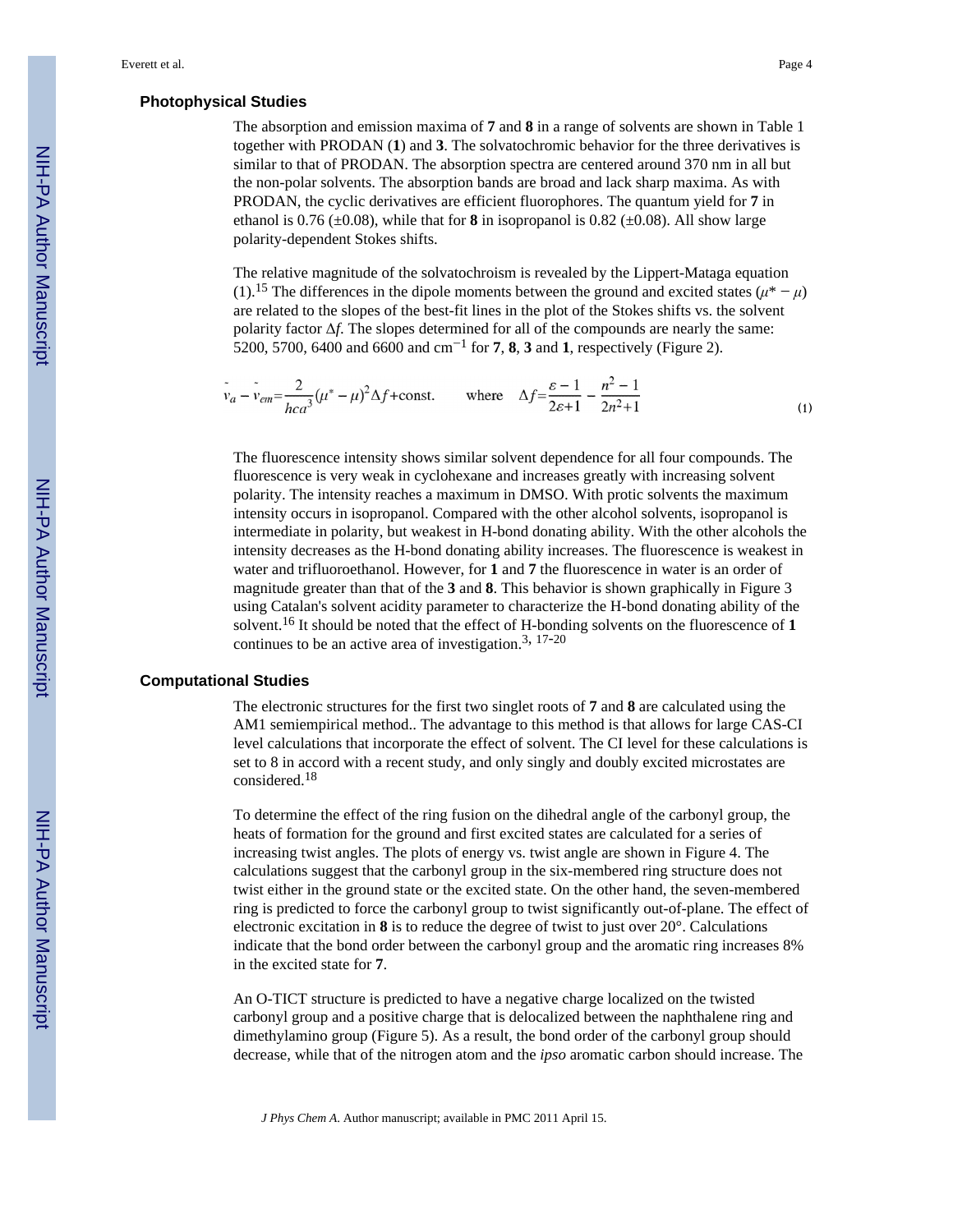third single root of the 90° twisted structure has these characteristics. The relevant parameters of this structure is compared to those of the planar ground state of **1** in Table 2.

# **IV. Discussion**

The solvatochroism for all derivatives is remarkably similar. This observation is quantified by the similar slopes in the Lippert-Mataga plots. Since the slope is related to the square of the difference in dipole moments between the excited and ground states, and since the ground state dipole moments for all of the derivatives is around 6 D in nonpolar solvents, then all of the compounds should have similar excited-state dipole moments  $(\sim 12 \text{ D})$ . The similar excited-state dipole moments occur in spite of the fact that the *t*-butyl derivative **3** and the seven-membered ring compound **8** have twisted carbonyl structures, while in the six-membered ring **7** the carbonyl is planar. Thus, twisting has very little effect on the excited-state structure. An O-TICT structure should have a much larger excited state dipole moment than the planar structure. Such a larger excited state dipole moment is not observed for PRODAN, and we conclude that the O-TICT state is not consistent with the photophysical behavior. On the other hand, the results here indicate that the photophysical behavior is insensitive to twisting. The similar solvatochroism in these compounds leaves open the question as to whether the carbonyl group in PRODAN twists. The quenching behavior with protic solvents suggests that it does not. The twisted derivatives are very sensitive to protic solvents, and their fluorescence is efficiently quenched as the H-bond donating ability in the solvent increases. PRODAN behaves like **7** in that there is significant residual fluorescence even in water. Since PRODAN behaves like the planar derivative and not like the slightly twisted derivative, we suggest that twisting of the carbonyl group in the excited state of PRODAN is not significant.

# **V. Conclusions**

The ICT excited state of PRODAN is planar (PICT). Twisting about the carbonyl group gives rise to efficient quenching of the excited state by protic solvents.

#### **Acknowledgments**

This research was supported by Grant 1R15 089925-01 from the NIH/NHLBI

#### **References**

- 1. Weber G, Farris FJ. Biochemistry. 1979; 18:3075–3078. [PubMed: 465454]
- 2. Adhikary R, Barnes CA, Petrich JW. J. Phys. Chem. B. 2009; 113:11999–12004. [PubMed: 19708713]
- 3. Rowe BA, Roach CA, Lin J, Asiago V, Dmitrenko O, Neal SL. J. Phys. Chem. A. 2008; 112:13402–13412. [PubMed: 19061326]
- 4. Lippert E, Rettig W, Bonacic-Koutecky V, Heisel F, Miehe JA. Adv. Chem. Phys. 1987; 68:1–173.
- 5. Rettig W. Charge Angew. Chem. 1986; 98:969–986.
- 6. Grabowski ZR, Rotkiewicz K, Rettig W. Chem. Rev. 2003; 103:3899–4031. [PubMed: 14531716]
- 7. Parusel ABJ, Nowak W, Grimme S, Kohler G. J. Phys. Chem. A. 1998; 102:7149–7156.
- 8. Parusel ABJ, Schneider FW, Köhler G. J. Mol. Struct. THEOCHEM. 1997; 398:341–346.
- 9. Okada T, Uesugi M, Köhler G, Rechthaler K, Rotkiewicz K, Rettig W, Grabner G. Chem. Phys. 1999; 241:327–337.
- 10. Wermuth G, Rettig W. J. Phys. Chem. 1984; 88:2729–2735.
- 11. Lobo BC, Abelt CJ. J. Phys. Chem. A. 2003; 107:10938–10943.
- 12. Davis BN, Abelt CJ. J. Phys. Chem. A. 2005; 109:1295–1298. [PubMed: 16833443]
- 13. Silvonek SS, Giller CB, Abelt CJ. Org. Prep. Proced. Int. 2005; 37:589.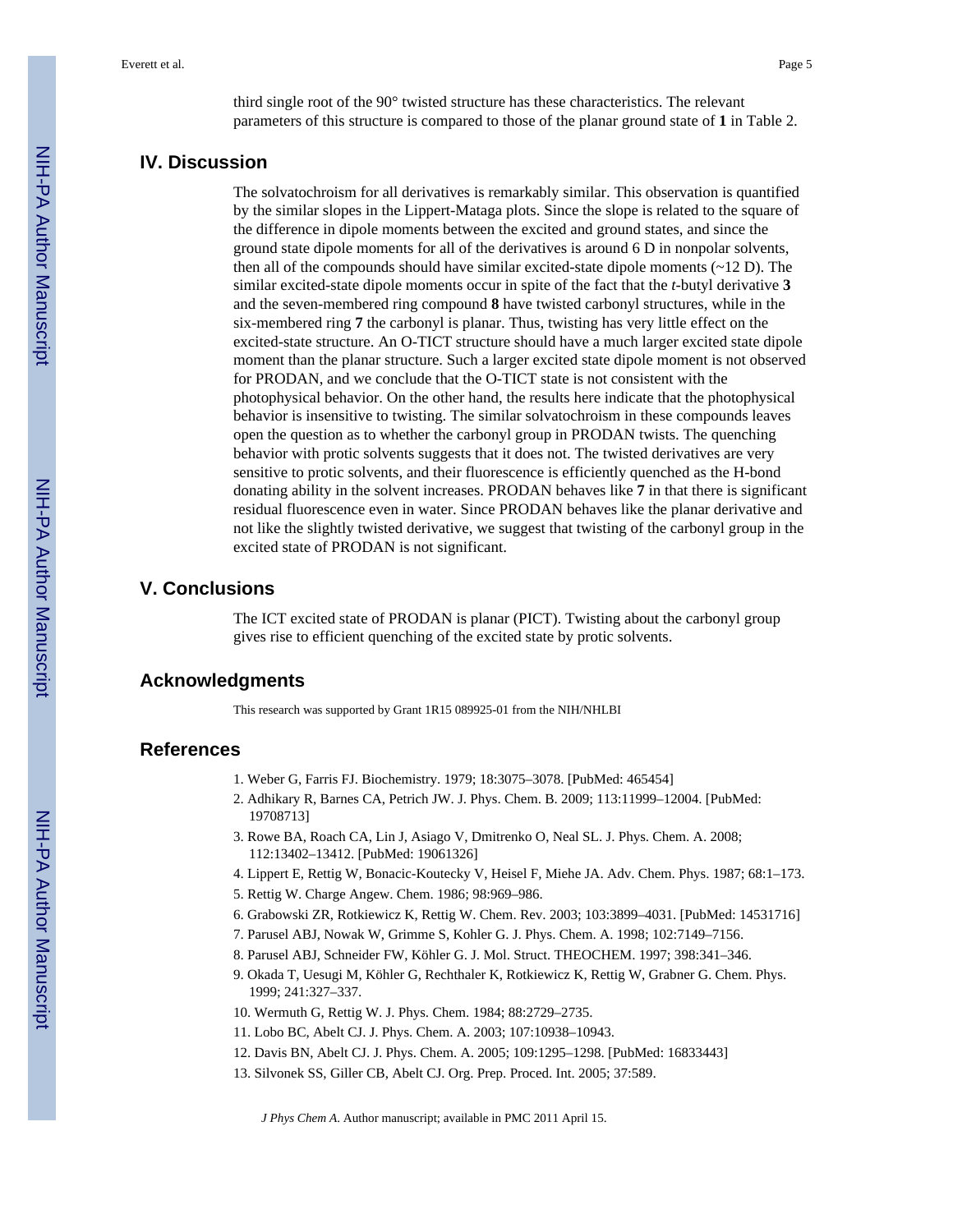- 14. Everett R, Hamilton J, Abelt C. Molbank. 2009
- 15. Mataga N. Pure Appl. Chem. 1997; 69:729–734.
- 16. Catalán J. J. Phys. Chem. B. 2009; 113:5951–5960. [PubMed: 19344103]
- 17. Artukhov VY, Zharkova OM, Morozova JP. Spectrochim. Acta A. 2007; 68:36–42.
- 18. Bakalova SM, Kaneti J. Spectrochim. Acta A. 2009; 72:36–40.
- 19. Mennucci B, Caricato M, Ingrosso F, Cappelli C, Cammi R, Tomasi J, Scalmani G, Frisch MJ. J. Phys. Chem. B. 2008; 112:414–423. [PubMed: 18004838]
- 20. Moyano F, Biasutti MA, Silber JJ, Correa NM. J Phys Chem B. 2006; 110:11838–11846. [PubMed: 16800486]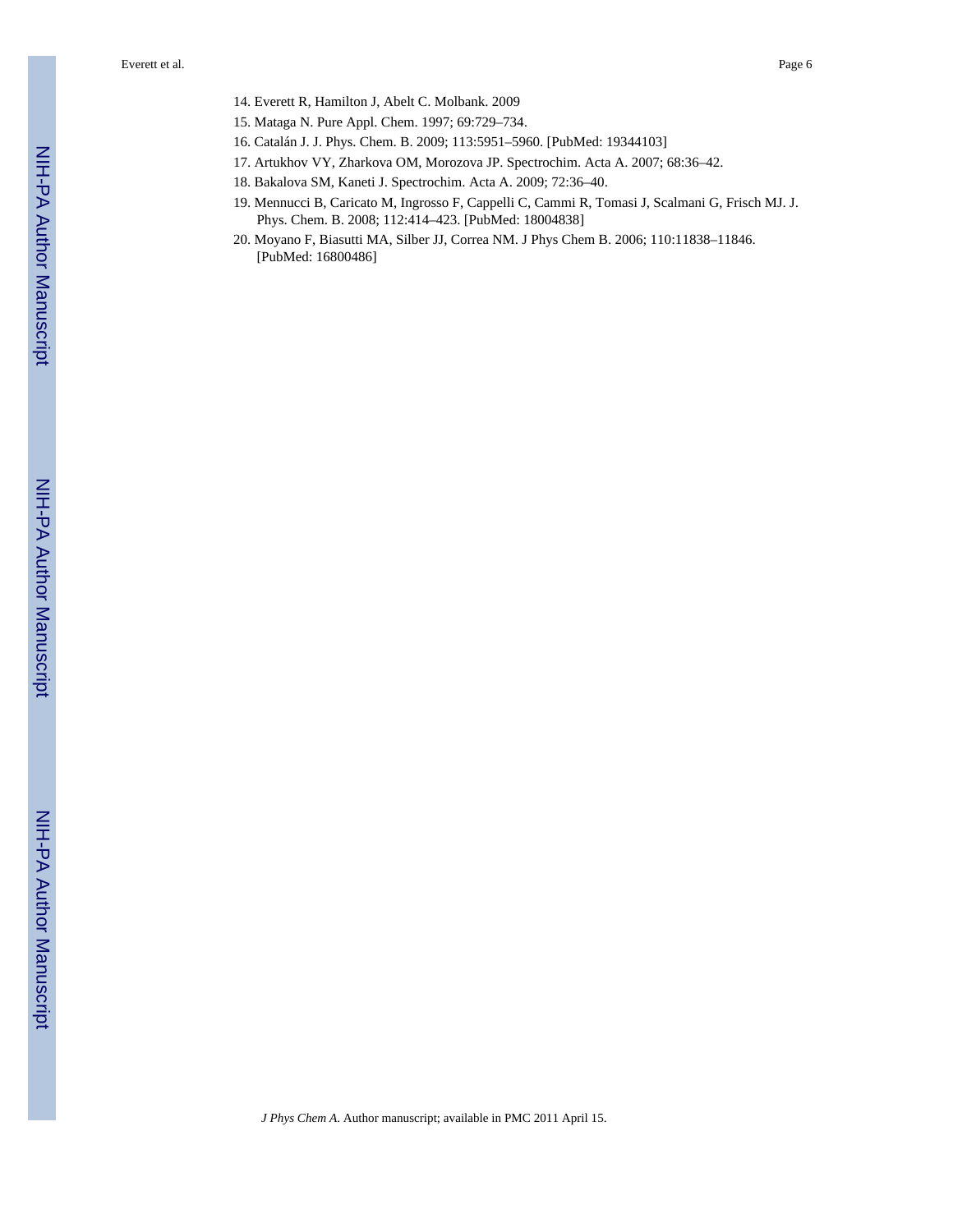wa too too voo

**Figure 1.** PRODAN and various geometrically constrained derivatives.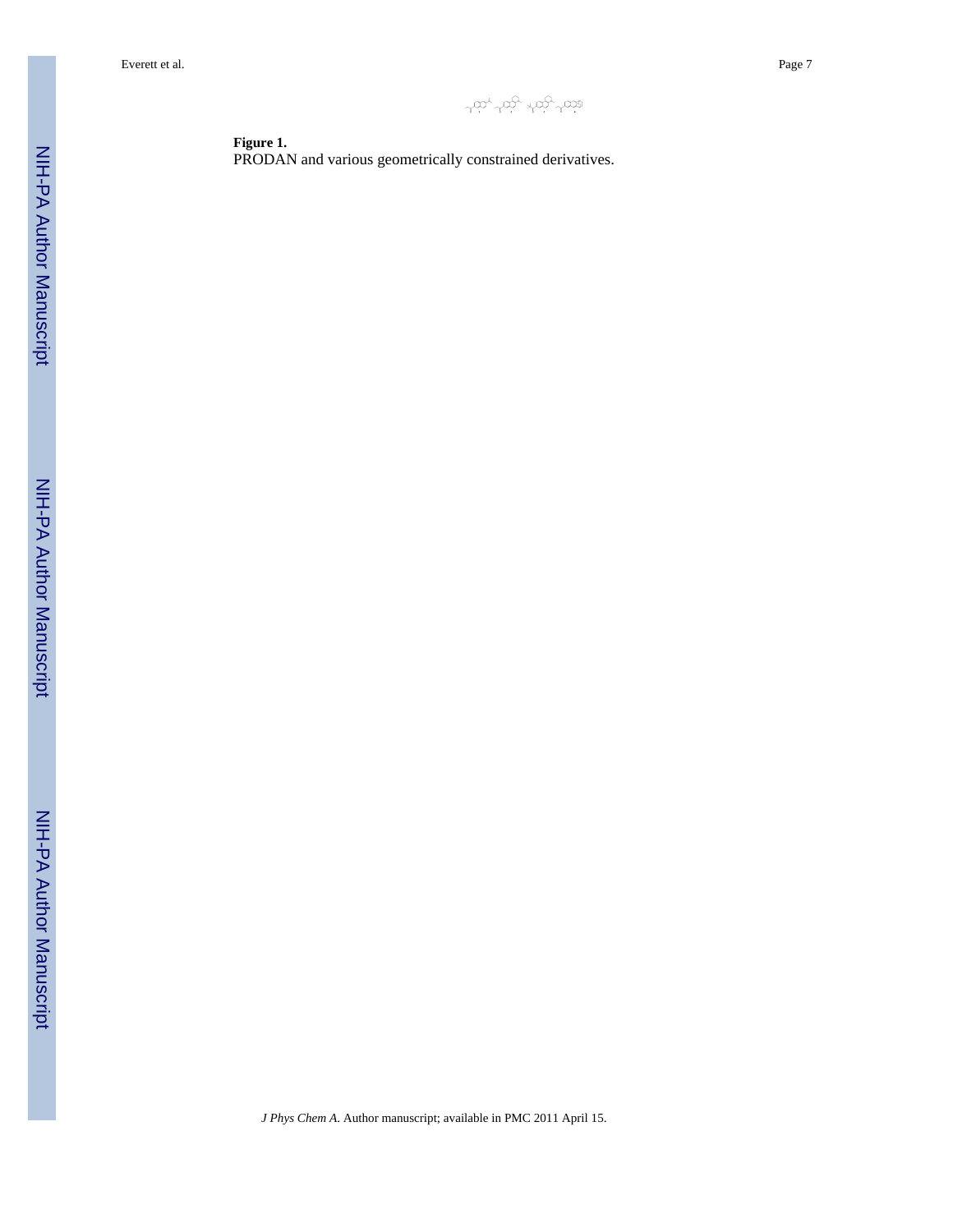

**Scheme 1.** Synthesis of PRODAN model compounds **7** and **8**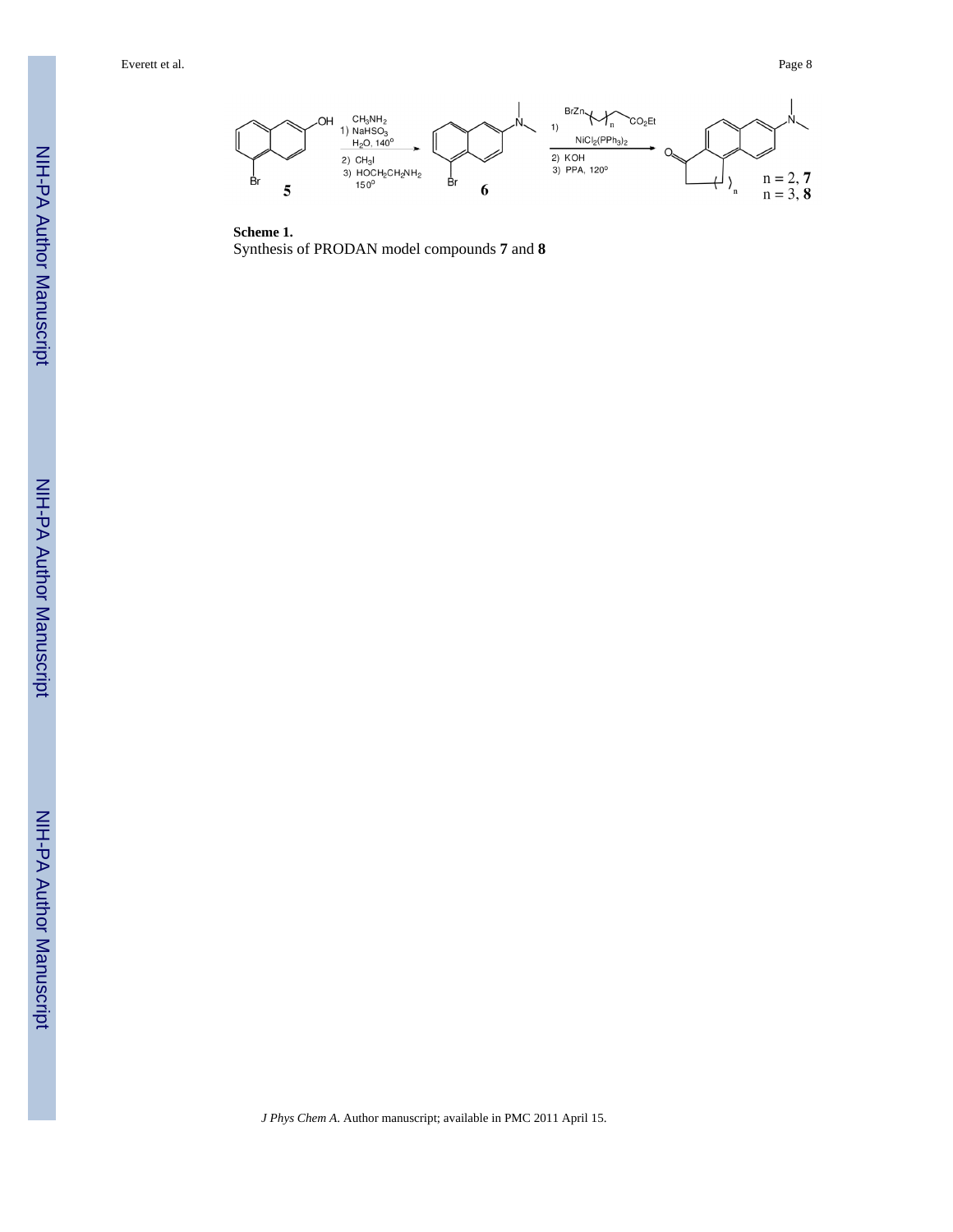

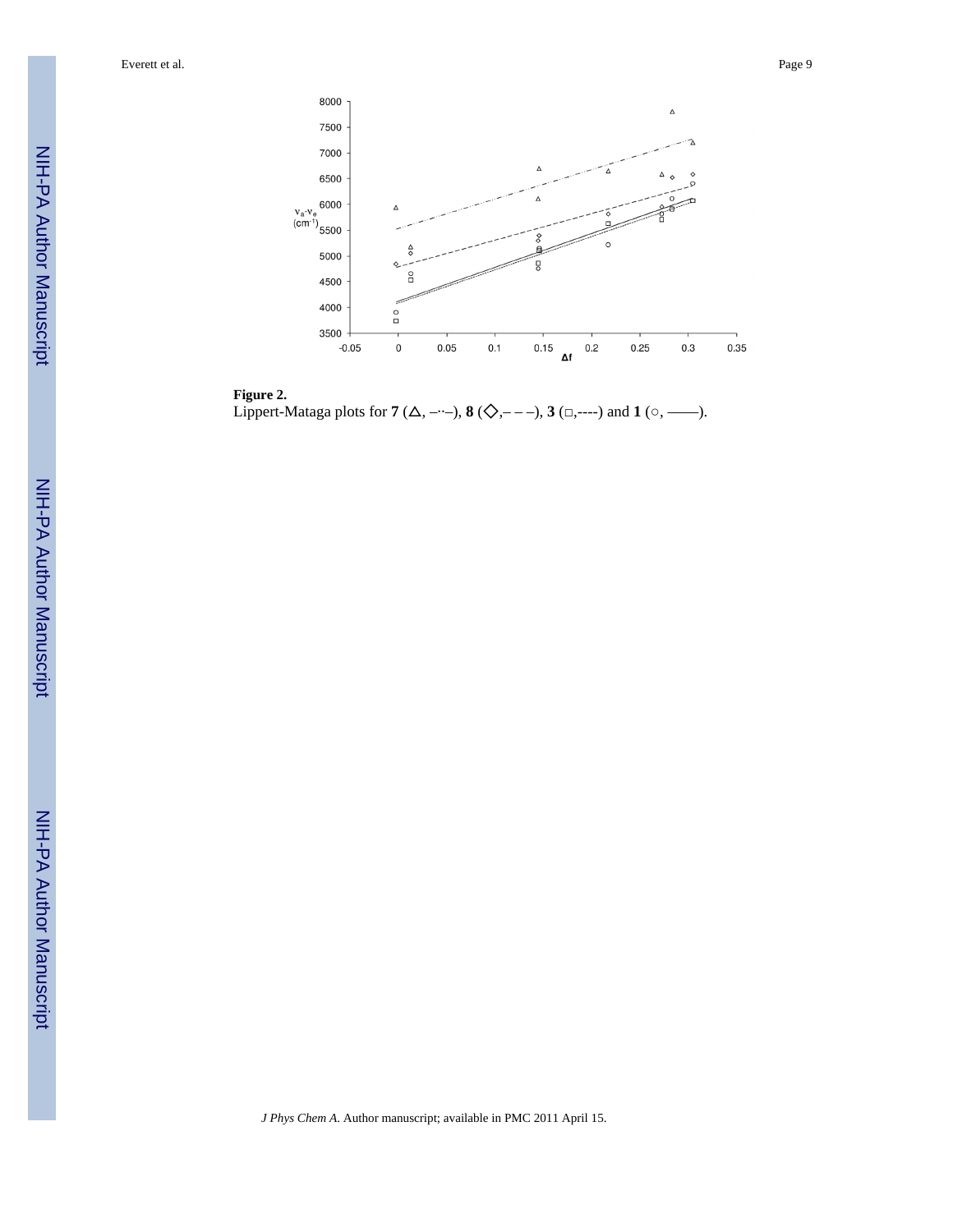

#### **Figure 3.**

Fluorescence intensity ( $VI_{\text{max}}$ ) vs. solvent acidity (SA) for compounds **7** ( $\Delta$ , ----), **8** ( $\diamondsuit$ ,-–), **3** (□,----) and **1** (○, ——) in several protic solvents.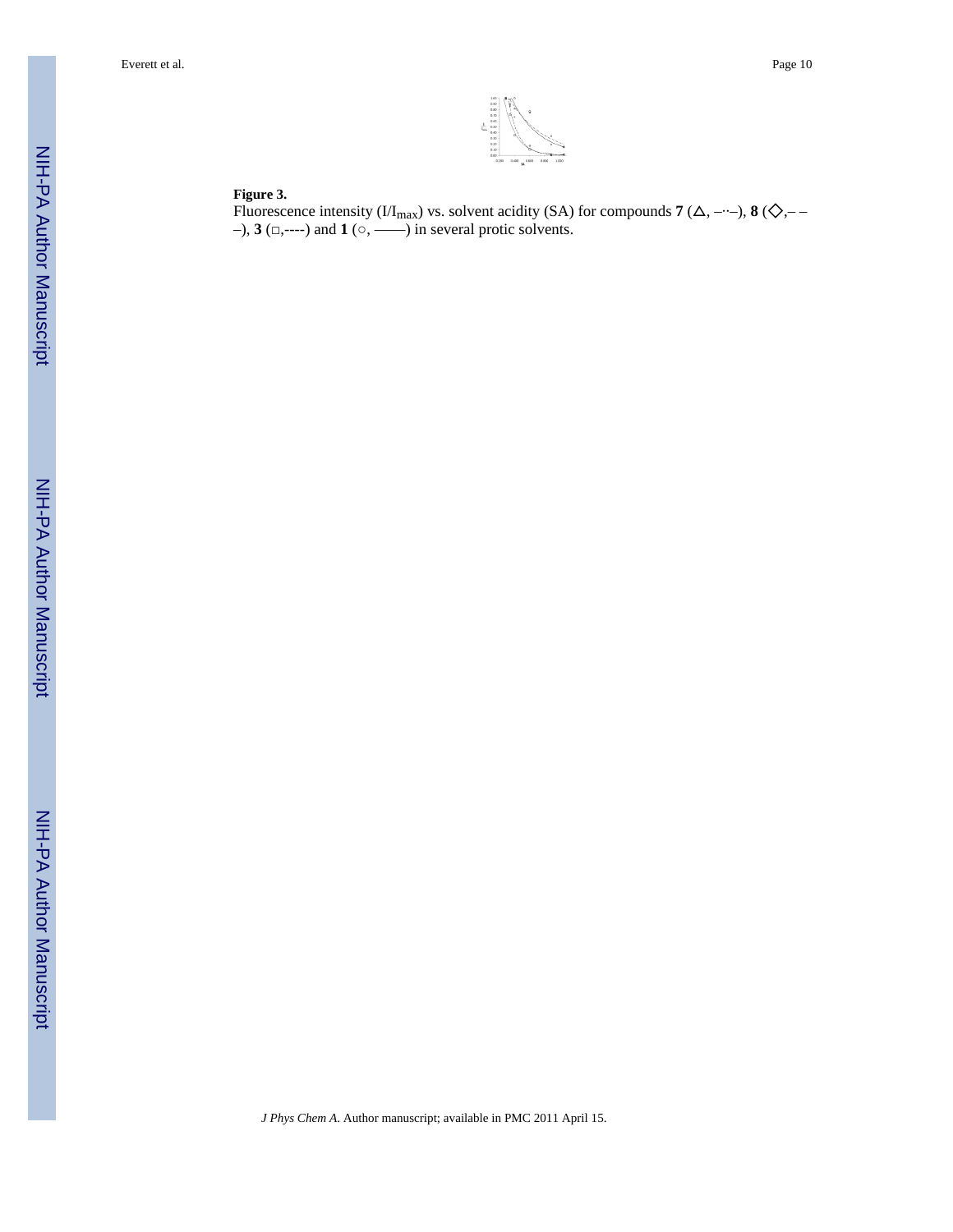

#### **Figure 4.**

Calculated ΔH*<sup>f</sup>* (kcal/mol) for **7** (left) and **8** (right) for the ground state (bottom) and the first singlet excited state (top) as a function of dihedral angle between the carbonyl group and the naphthalene ring.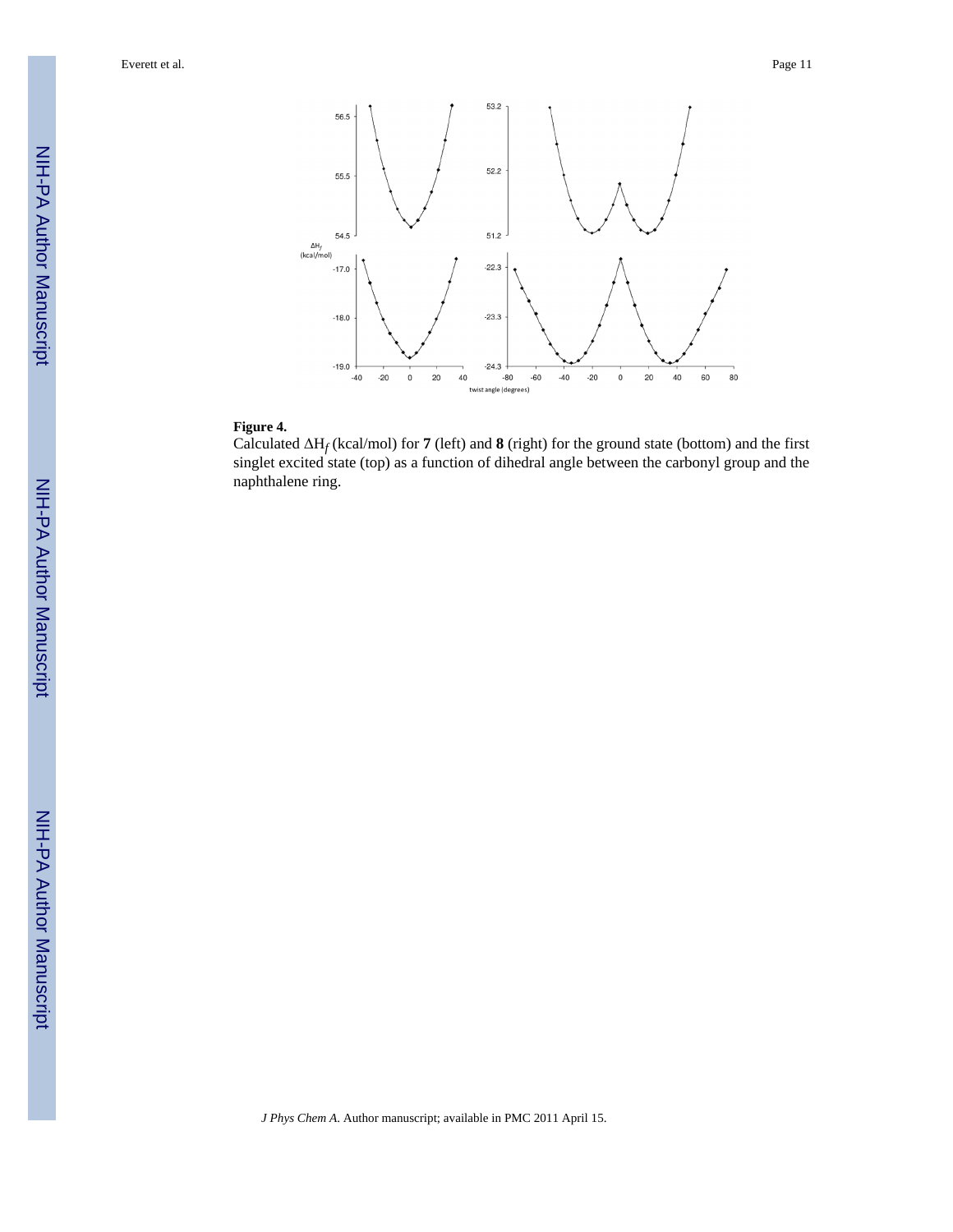

**Figure 5.** Predicted structure for the O-TICT state of PRODAN.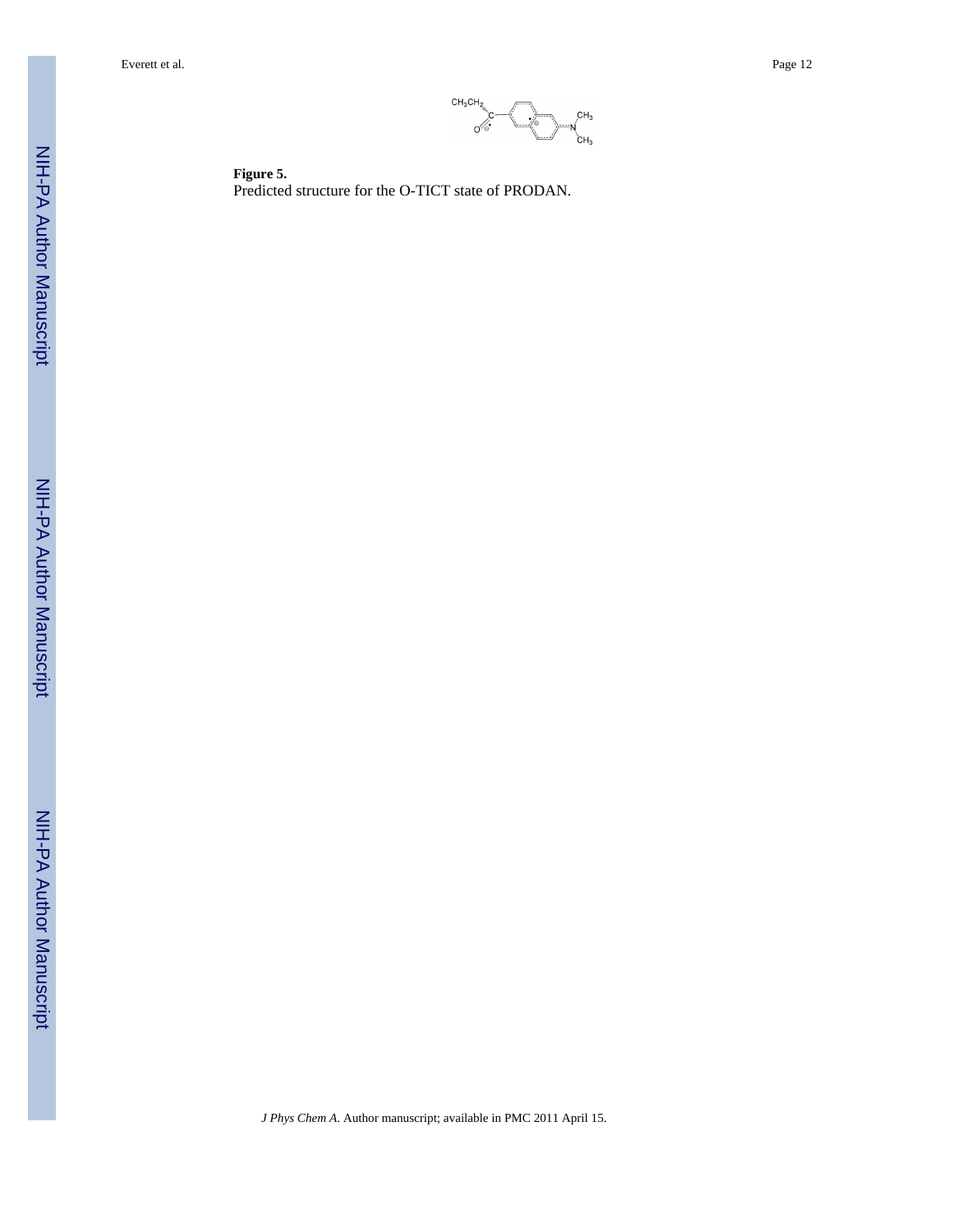|                    |     |     |                     |     |     |               |     |     |               |      | $\infty$ |                     |
|--------------------|-----|-----|---------------------|-----|-----|---------------|-----|-----|---------------|------|----------|---------------------|
| solvent            | abs | ā   | $\mathbf{H}_{\max}$ | abs | Ê   | $M_{\rm max}$ | abs | E   | $M_{\rm max}$ | abs  | Ê        | $\mathbf{H}_{\max}$ |
| cyclohexane        | 343 | 392 | Ξ                   | 353 |     | 0.14          | 347 |     | $\Xi$         | र्ज़ |          |                     |
| toluene            | 349 | 416 | 0.32                | 361 | 432 | 0.57          | 353 | 417 | 0.15          | 347  | 428      | 0.40                |
| $CH_2Cl_2$         | 354 | 440 | 0.75                | 364 | 458 | 0.91          | 358 | 440 | 0.65          | 354  | 448      | 0.85                |
| CH <sub>3</sub> CN | 352 | 456 | 0.85                | 362 | 465 | 0.99          | 356 | 448 | 0.79          | 350  | 482      | 0.97                |
| <b>DMSO</b>        | 358 | 464 | 0.87                | 369 | 472 | 0.97          | 363 | 453 | 0.84          | 357  | 485      | $\frac{8}{1}$       |
| iPrOH              | 367 | 480 | 0.99                | 368 | 494 | 00.1          | 367 | 482 | 1.00          | 365  | 495      | 0.96                |
| nBuOH              | 368 | 490 | 0.98                | 369 | 503 | 0.71          | 369 | 485 | 0.87          | 370  | 499      | 0.86                |
| <b>ErOH</b>        | 369 | 494 | 00.1                | 369 | 510 | 0.35          | 369 | 489 | 0.82          | 369  | 506      | 0.64                |
| MeOH               | 369 | 503 | 0.77                | 367 | 516 | 0.10          | 367 | 495 | 0.75          | 367  | 513      | 0.16                |
| CF3CH2OH           | 349 | 515 | 0.19                | 353 | 518 | 0.01          | 349 | 507 | 0.34          | 356  | 521      | 0.00                |
| $P_{2}$ O          | 363 | 520 | 0.14                | 365 | 522 | 0.01          | 362 | 512 | 0.15          | 359  | 527      | 0.01                |